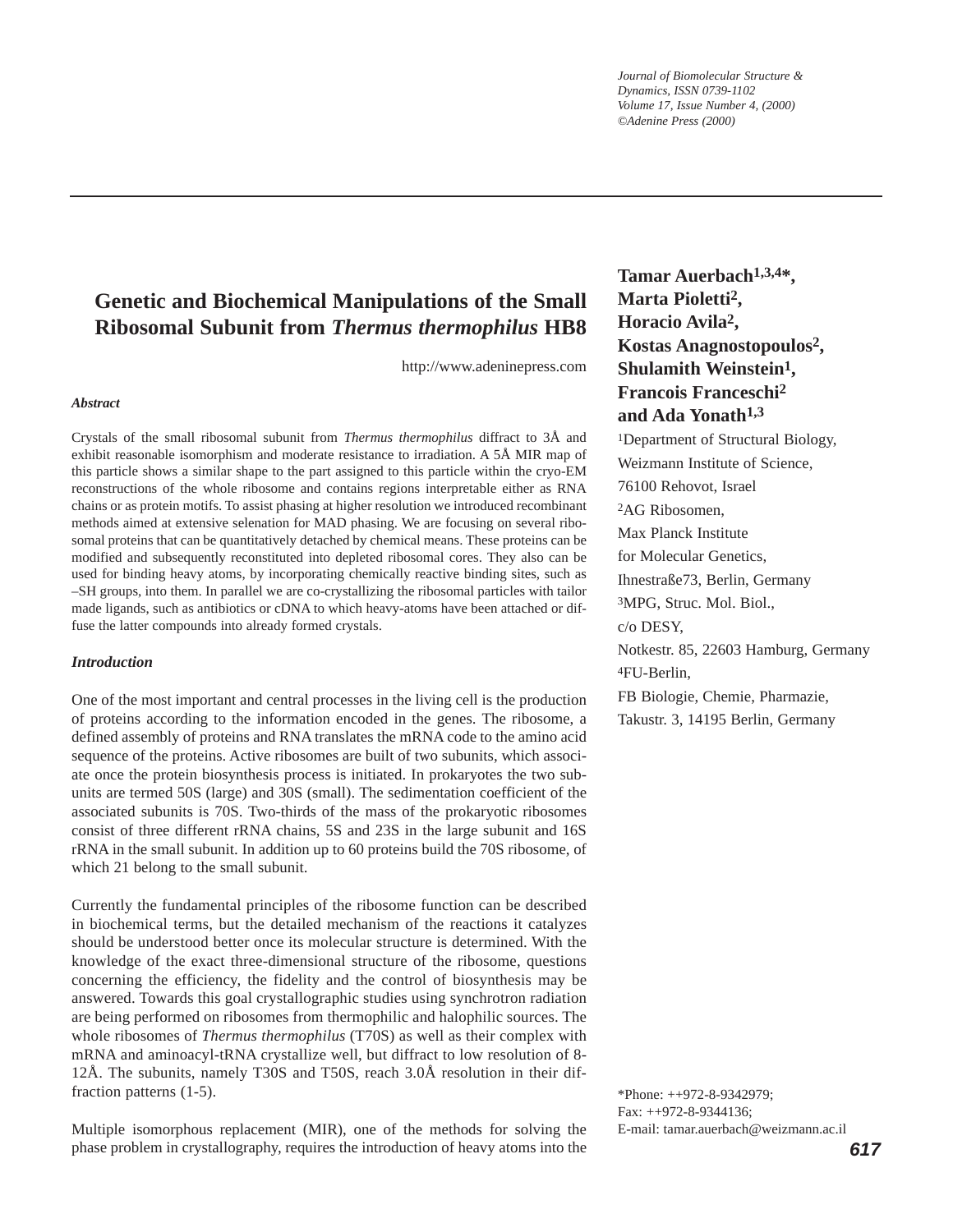crystal and data collection from several crystals. The alternative approach, multi wavelength anomalous dispersion (MAD) is preferred in ribosomal crystallography as it frees the measurements from comparisons between diffraction patterns originating from different crystals, thus overcoming the low isomorphism of the ribosomal crystals. This method exploits the anomalous signals and their wavelength dependence originating from scatterers (e.g. selenium) introduced into the molecule. These scatterers may also be used as reliable markers after phasing. However, since the anomalous signals are significantly lower than the differences in structure factors used by the MIR method, maximum binding is desired. We therefore introduced recombinant methods for extensive selenation as well as for the insertion of potential heavy atom binding sites, such as sulfhydryl groups.

So far the derivatization of T30S crystals was performed by soaking, by covalent binding prior to the crystallization and by post-crystallization cDNA hybridization. These led to a 7.2Å map that was subsequently extended to 5Å resolution (6), showing the overall structure of the T30S particle with a morphology similar to that obtained by cryo-EM reconstructions of this subunit at its functionally active conformation. Details of these maps include elongated dense regions traceable as RNA chains and globular patches into which several known structures of ribosomal proteins could be fitted. In this manuscript we describe our approach aimed at phasing at higher resolution.

# *Materials and Methods*

Crystallization was performed as described earlier (7). Specific mercuration of cDNA oligomers is described in (8).

All the buffers that were used are described in the Appendix.

#### *Splitting Ribosomal Proteins from the Small Subunit:*

Successful detachment of proteins from the T30S was performed in a solution of  $H_{10}M_{10}N_{60}$  buffer, under two different conditions: a) 4 M LiCl and 100 mM MgCl<sub>2</sub>; b) 2 M MgCl<sub>2</sub>. The samples were left for 12 hours at  $4^{\circ}$ C. Separation of the split proteins from the ribosomal cores was achieved by centrifugation (Beckmann, TL  $-100$ ,  $4^{\circ}$ C at 75000 rpm for 3 hours). The supernatant, containing the detached proteins was dialyzed against  $H_{10}M_{10}N_{60}$ . For reconstitution, the protein depleted ribosomal cores and the split proteins were mixed in a ratio of 1:1.5 equivalents (core: split-proteins) in the reconstitution buffer ( $60^{\circ}$ C for  $60'$ ). The reconstituted particles were again collected by centrifugation on TL-100 as, described above. To analyze whether the detached proteins reconstitute into their core after FPLC treatment, the split protein solution was loaded into a resourceS FPLC column and eluted with a steep gradient from 50 mM to 1 M NaCl both in 20 mM Tris-HCl pH 7.5 in 20 minutes. The eluent was collected, concentrated and reconstitution was attempted as described above.

To identify and separate the protein TS5 from the other split proteins, a mixture of split proteins was loaded into a resourceS FPLC column. Each peak was collected and assigned by its location on a 2-dimensional PAGE (9). We could identify various split proteins (i.e.TS5).

### *Cloning of TS5:*

For the preparation of the genomic DNA *Th. thermophilus* cells were grown in "Thermus thermophilus HB8" medium (10,11), at  $75^{\circ}$ C O/N. The cells were suspended in Lysis Buffer and were incubated O/N at 37°C. The DNA was recovered by phenol-chloroform-extraction and ethanol precipitation. PCR was used for amplification of the DNA coding for the TS5-protein. Two oligonucleotides were designed, according to the known sequence of the gene (12). The upper (I) and lower (II) primers used for amplification of the TS5 gene are shown. The *Nde* I and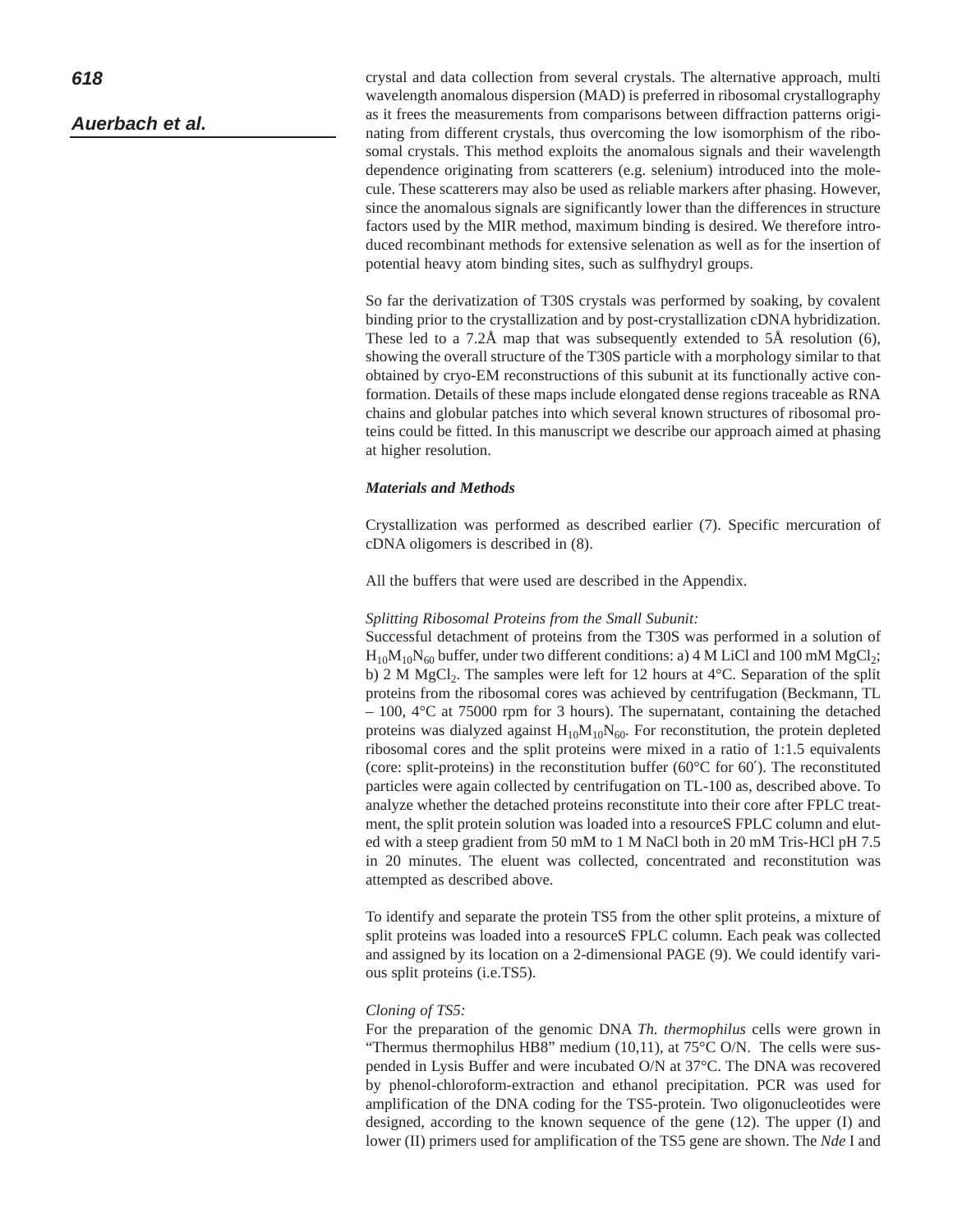#### the *BamH* I from primers I and II, are respectively underlined.

• I: 5′-GGGAATTCCATATGCCGGAGACCGACTTTGAAG-3′ (33 nucleotides) • II: 5′-CGGGATCCGCTCTTCACCAGCTTAACC-3′ (28 nucleotides).

For the overexpression the TS5 DNA gene was cloned into the pET-12a vector via the *Nde* I and *BamH* I cloning sites. The resulting plasmid was transformed into *E. coli* BL21 F-, ompT, rB-, mB-, (DE3) pLysS, Cmr and *E. coli* B834 F-, omp T, hsdS B, (rB- mB-), gal dcm met, (DE3) pLysS, (camR) (Novagen.). The latter strain is a methionine auxotrophe.

# *Overexpression of TS5 in E. coli BL21 (DE3) pLysS:*

Overexpression was performed in LB-medium containing 34 µg/ml of chloramphenicol and 50 µg/ml of carbenicillin. The cells were grown at 37°C at 170 rpm. When the optical density reached  $A_{560} = 0.6$  the culture was induced with 0.5 mM IPTG. After induction the culture was grown for three more hours. The bacteria were isolated from the medium by centrifugation at 5000 rpm for 10 minutes at 4°C.

# *Overexpression of TS5 in B834(DE3)pLysS:*

Starter culture was grown in LB under selective pressure of chloramphenicol and carbenicillin until the optical density reached  $A_{560} = 0.6$ . The cells were collected by centrifugation at 5000 rpm, 4°C for 5 minutes and were washed twice with M9 medium. The bacteria were resuspended in M9 medium, which was supplied with 160 µg/ml of nineteen amino acids of the basic set and seleno-methionine instead of methionine. Chloramphenicol, carbenicillin and 1.6% sterile glucose were added. This culture was grown for 15 hours and then used for inoculation of the overexpressing culture in M9 with the same additives as described above. After nine hours of growth the optical density reached  $A_{560} = 0.63$ . The culture was induced with 0.5 mM IPTG. The cells were grown until the culture reached the stationary phase four hours after induction. Overexpression of proteins was analyzed by 15% SDS-PAGE.

#### *Purification of TS5:*

After overexpression the cells were collected by centrifugation (5000 rpm, 10′, 4°C) and resuspended in a resuspension buffer. Throughout the whole procedure protease inhibitors (PMSF, benzamidine) were added. The lysed cells were sonicated and centrifuged for 30 minutes at 15000 rpm. The supernatant containing the TS5 was centrifuged for 2.5 hours at 35000 rpm. After centrifugation the salt concentration in the protein solution was decreased by dialysis against Dialysis buffer F (cut-off 3500 Da). Ion exchange chromatography was used to separate TS5 from the protein mixture. First anion exchange at pH 7.5 (DEAE Sepharose) was used. TS5 does not bind to the column as its pI is above 7.5. The second step was a cation exchange with FPLC using a 1 ml resourceS column (Pharmacia). A linear salt gradient was used: from 20 mM Tris-HCl pH 7.5, 7 mM mercaptoethanol 0.1 mM benzamidine, 0.1 mM PMSF and 50 mM NaCl to the same buffer with 1 M NaCl in 30 minutes with a flow rate of 1 ml/min. The protein was eluted at about 0.45 to 0.48 M NaCl and was found to be at least 95% pure according to SDS-PAGE analysis. Additional purification with HPLC was performed for analytical purposes only, using an AQUAPORE RP-300, 7 µm, 0.4X10 cm Brownlee column. The gradient was as follows: starting with 20% ispropanol in water to 80% isopropanol with 0.1% TFA throughout, in 30 minutes. Flow rate was 1 ml/min.

Amino-acid-analysis indicated that about 7 mg selenated TS5 were purified per liter medium. This is a lower quantity than that obtained in an average, normal overexpression, probably because seleno-methionine is a poisonous substance.

# *Mutating TS5:*

The methionine coding tails were introduced in the gene via PCR. Three additional oligos were synthesized, with the added methionine codons either at the N-ter-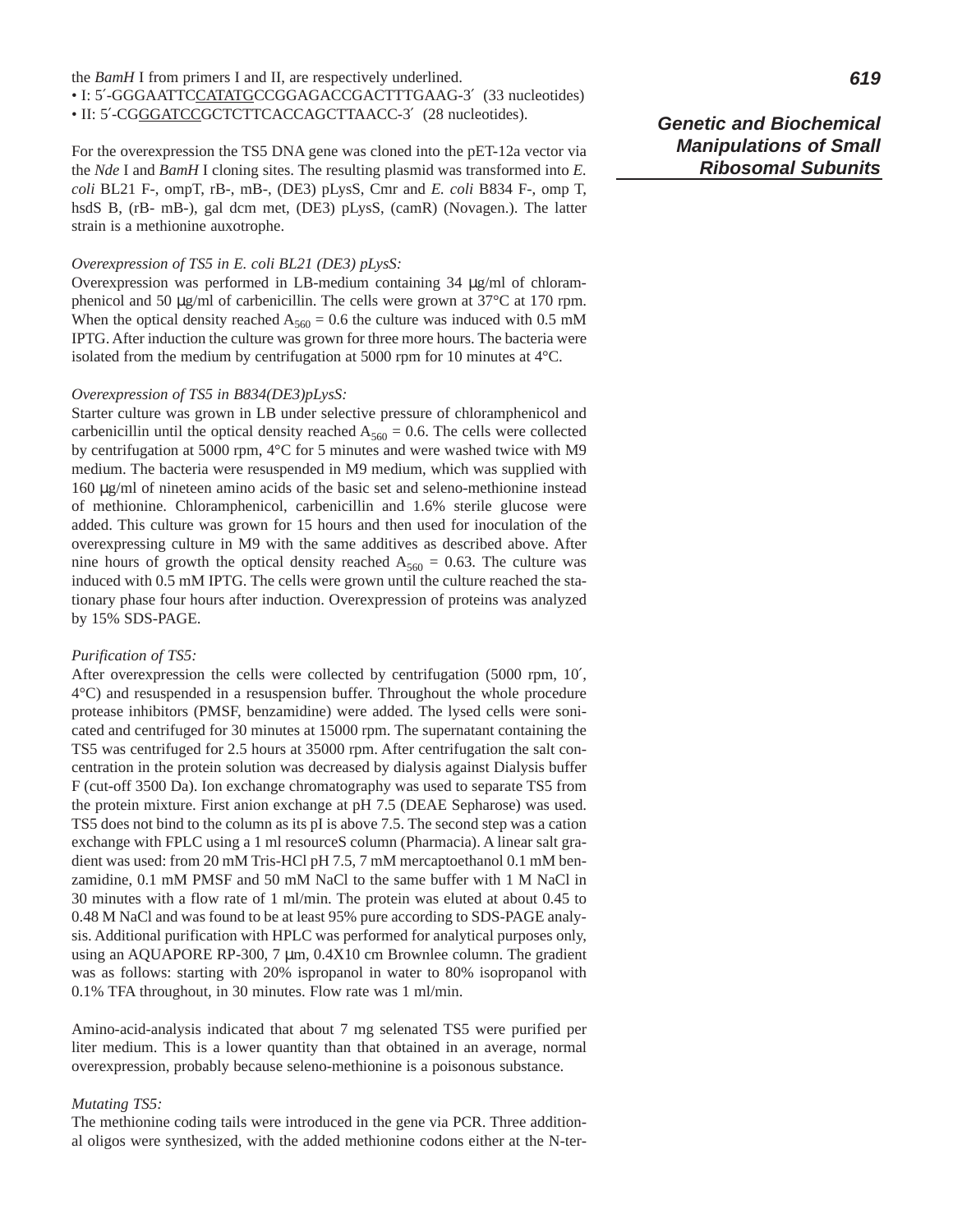# **Auerbach et al.**

minus next to the initial AUG of the TS5 gene (oligos I and II) or at the C-terminus of the protein (oligo III). I: 5′-GGAATTCCATATGAAAATGATGATGATGATGCCGGAGACCGACTTTGAAG-3′ (N-terminus, five methionine) II: 5′-GGAATTCCATATGAAAATGATGATGCCGGAGACCGACTTTGAAG-3′ (N-terminus, three methionine) III: 5′-CGCGGATCCGCGTTACATCATCATACCTTGAGCCTGGGCATGGGC-3′ (C-terminus, three methionine)

The same PCR conditions as for the native TS5 were used. The reaction was successful for the pair oligo I and the native TS5 lower primer, for oligoII with oligoIII and for oligo III with the native TS5 upper primer. PCR with the first and the third oligo did not produce a correct sequence. The obtained DNA fragments were cloned into the pET12a plasmid and transformed into *E. coli* BL 21 (DE3) pLysS and *E. coli* B834 (DE3) pLysS as described above for the native protein. The overexpression was successful, although just very small amounts of overexpressed protein were obtained.

### *Labeling of T30S with cDNA:*

### *Labeling by Non-Modified Oligonucleotides:*

In order to analyze the hybridization of the synthesized oligonucleotides to the complementary region of the rRNA, we first used non-modified oligonucleotides. These were phosphorylated at the 5′ end using (32P)-γ-ATP and the binding was checked by sucrose gradient centrifugation as follows: a ten molar excess of oligonucleotides was incubated with the T30S subunits at 40°C for 30 minutes and then the solution was left to reach room temperature slowly. The reaction mixture was loaded onto a sucrose gradient 5-20% in  $H_{10}M_{10}N_{60}$  (pH 7.8) and centrifuged at 22000rpm for 10hrs in a Beckman SW40 rotor. The absorbence at 260nm and the radioactivity (32P) of the collected fractions were monitored. The amount of bound oligomers was calculated from the amount of radioactivity that co-migrated with T30S on the gradient. The unbound oligomers were found at the top of the gradient.

#### *Labeling of the Oligomers with 3Cys-TAMM:*

TAMM was used as a heavy atom derivative for the cDNA oligomers. In order to avoid crosslinking, three of the four mercury atoms in the TAMM molecule were blocked before labeling the oligomers. For this aim TAMM (1mM) was incubated with a three molar excess of  $(35S)$ -cysteine in 1% acetic acid. The oligonucleotides were phosphorylated using T4 polynucleotide kinase followed by the labeling with TAMM. The radioactive label is also useful for monitoring the binding of the TAMM modified oligomers to the T30S subunits. A 1.3 molar excess of the 3Cys-TAMM complex was used for each 6-Thio-dG in the oligonucleotide sequence. The reaction was performed at room temperature and the unbound 3Cys-TAMM complex was separated from the oligomers through NAP-column filtration.

The labeling of the oligonucleotides was monitored by the disappearance of the peak characteristic to the SH of the 6-Thio-dG at 340nm as well as by the co-migration of (35S)-cysteine with the oligonucleotide peak in an urea-acrylamide-gel 20% in TB buffer. The TAMM-oligonucleotide migrates differently than the non-modified one (Figure 1)

### *Binding the Labeled Oligo to the T30S:*

The binding of the 3Cys-TAMM labeled oligonucleotides to T30S was checked in the same way as the non-modified oligonucleotide (Figure 1).

#### *Modification of detachable ribosomal proteins:*

Selenium was found suitable for MAD phasing of many biological macromole-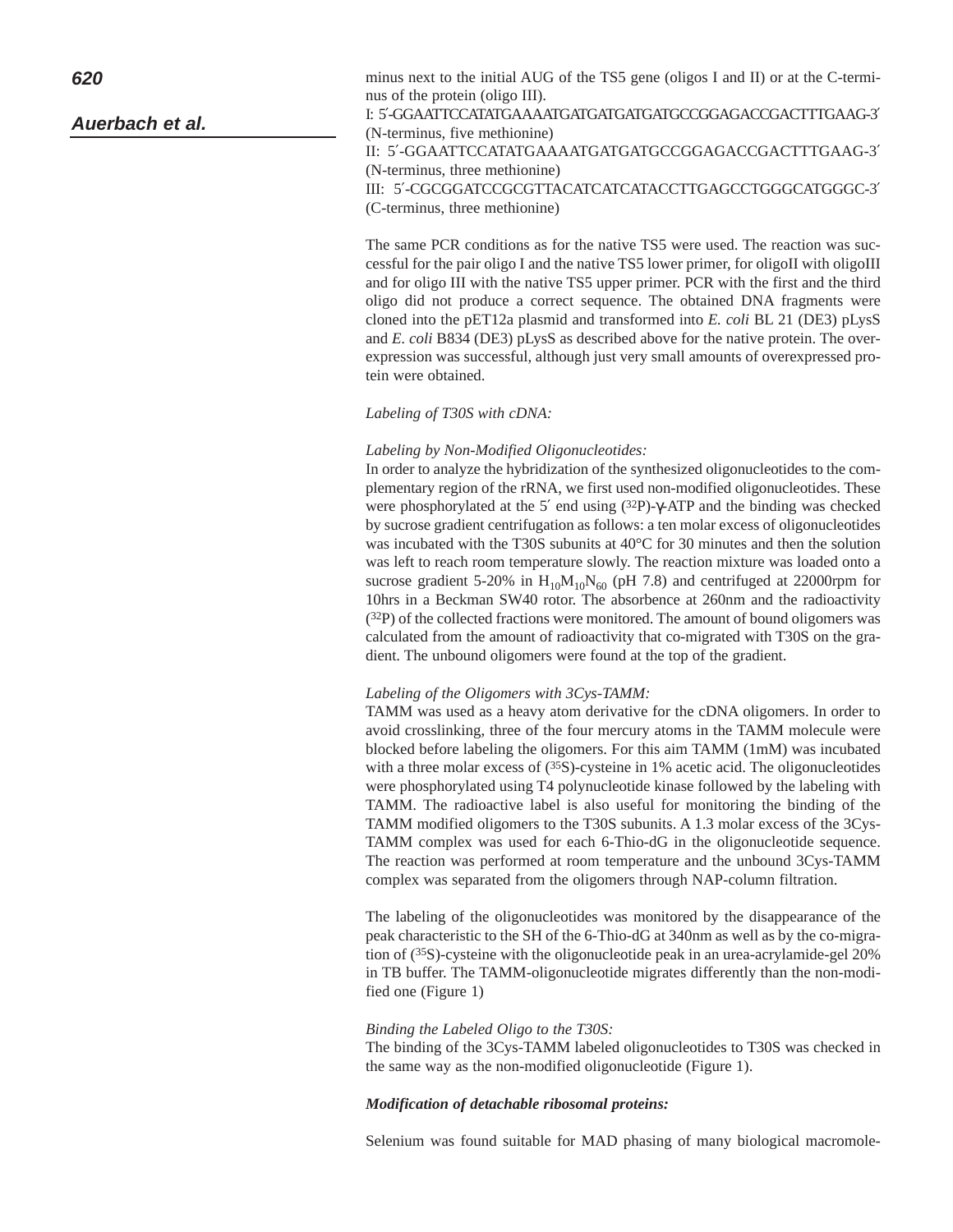cules. It is introduced into the ribosome by substitution of methionine by selenomethionine. Since *Thermus thermophilus* does not grow on seleno methionine and totally reconstituted ribosomal particles did not yield highly diffracting crystals, we focused on proteins that can be quantitatively and reproducibly detached from native T30S by chemical means. The methionine auxotrophe of *E. coli* that grows on seleno-methionine despite its toxicity (13), allowed us to overexpress T30S pro-



teins with seleno-methionine. The selenated proteins may be reconstituted into cores lacking them. To develop a procedure for specific and quantitative protein detachments from the T30S, many reagents and various conditions have been examined [Table I]. Most of the reagents were found to have no effect on the integrity of the small ribosomal subunit. However it was found that ten proteins (TS2, TS3, TS5, TS9, TS10, TS12, TS13, TS14, TS18, and TS19) were detached from the T30S by high concentrations of  $MgCl<sub>2</sub>$  or LiCl. Interestingly, both salts

**Figure 1:** TAMM labeling of DNA-oligonucleotides. A. TAMM was incubated with a three molar excess of 35S-Cys in order to prevent crosslinking and to be able to follow the labeling reaction. B. The oligonucleotides were synthesized with 6-Thio-dG to provide SH groups where TAMM can bind. C. A SDS-PAGE showing the gel retardation of the oligos once the TAMM has been bound to them. D. T30S subunits were incubated with an excess of 35S-Cys-TAMM-DNA oligonucleotides, complementary to the 3′ end of the 16S rRNA. The reaction mix was placed onto a sucrose gradient, showing that the labeled oligonucleotides bind to T30S subunits.

**Figure 2:** The locations of two TAMM molecules that were bound to the DNA oligomers complimenting the 3′ end, as seen in the 7.2 A map of T30S (26,27). The binding site is shown as two red balls.

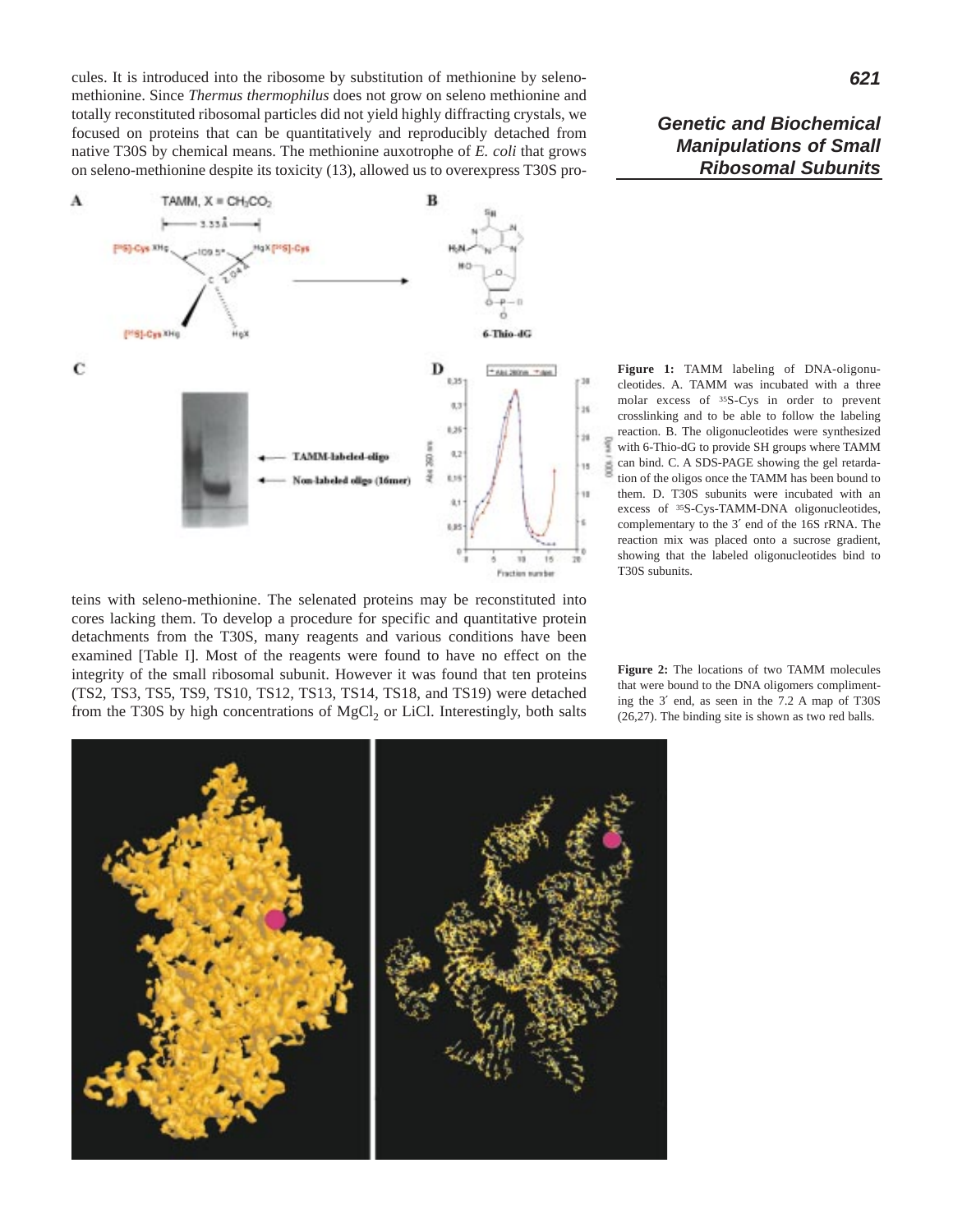led to the detachment of the same proteins. These were isolated by FPLC and identified by two-dimensional-PAGE. The detached proteins could be totally reconstituted into the ribosomal core particles even after FPLC runs.

#### *Protein TS5:*

Protein TS5 was chosen, because it splits totally from the small ribosomal subunit and it has five methionines that may be replaced by seleno-methionine. Furthermore, its structure as an isolated protein has been determined (14). The protein was cloned and overexpressed in its native form and as a seleno-methionine analogue. The overexpressed TS5 was purified and its identity was verified by amino-acid-analysis and by N-terminal analysis. The exchange of methionine by seleno-methionine was proven by mass-spectroscopy. Thus five anomalous scatterers were inserted into the protein.

The small ribosomal subunit contains about 20 methionines. The minimum number of selenium atoms that are supposed to yield phase information should be **Genetic and Biochemical Manipulations of Small Ribosomal Subunits**

| $\#$  | <b>Conditions</b>                                                    | <b>Notes</b>                                                  |
|-------|----------------------------------------------------------------------|---------------------------------------------------------------|
| $1\,$ | 4 M LiCl, H $_{10}M_{10}N_{60}$                                      | nine proteins completely detached, TS12 partially (see below) |
| 2     | 4 M LiCl, H $_{10}M_{100}N_{60}$                                     | same split as #1                                              |
| 3     | 2 M MgCl $_2$ in H <sub>10</sub> M <sub>10</sub> N <sub>60</sub>     | same split as #1                                              |
| 4     | 10% MeOH O/N then 4 M LiCl in H $_{10}M_{10}N_{60}$                  | same split as #1                                              |
| 5     | 25% methanol O/N then 4 M LiCl in H $_{10}M_{10}N_{60}$              | same split as #1                                              |
| 6     | 50% methanol O/N then 4 M LiCl in H $_{10}M_{10}N_{60}$              | same split as #1                                              |
| 7     | 7 mM CoCl $_2$ O/N, then 4 M LiCl in $H_{10}M_{10}N_{60}$            | same split as #1                                              |
| 8     | 7 mM NiCl $_2$ O/N, then 4 M LiCl in $H_{10}M_{10}N_{60}$            | same split as #1                                              |
| 9     | 14 mM CoCl $_2$ O/N, then 4 M LiCl in $H_{10}M_{10}N_{60}$           | same split as #1                                              |
| 10    | 10% MeOH O/N then 3 M LiCl in H $_{10}M_{10}N_{60}$                  | more proteins detached then #1, but just partially            |
| 11    | 10% MeOH O/N then 3.5 M LiCl in H $_{10}M_{10}N_{60}$                | more proteins detached then #1, but just partially            |
| 12    | MES (5.5) $_{20}M_{0.3}N_{60}$                                       | no effect on T30S                                             |
| 13    | MES (5.5) $_{20}M_0N_{60}$                                           | no effect on T30S                                             |
| 14    | $H_{20}M_{0.3}N_{60}$                                                | no effect on T30S                                             |
| 15    | $H_{20}M_0N_{60}$                                                    | no effect on T30S                                             |
| 16    | Imidazole (9.0) $_{20}M_{0.3}N_{60}$                                 | no effect on T30S                                             |
| 17    | Imidazole (9.0) $_{20}M_0N_{60}$                                     | no effect on T30S                                             |
| 18    | electroporation 2.5kV, 5" in $H_{10}M_1N_{30}$                       | no effect on T30S                                             |
| 19    | Glycine (9.5) $N_{60}$ O/N, 4°C, D                                   | no effect on T30S                                             |
| 20    | Citrate (5.25) $N_{60}$ O/N, 4°C, D                                  | no effect on T30S                                             |
| 21    | electric field, 5mA, 10' in H $_{10}M_1N_{30}$                       | no effect on T30S                                             |
| 22    | 1% CHAPS, O/N, 4°C, D in $H_{10}M_{10}N_{60}$                        | no effect on T30S                                             |
| 23    | 7 mM CoCl <sub>2</sub> O/N, 4°C, D in $H_{10}M_{10}N_{60}$           | no effect on T30S                                             |
| 24    | 7 mM NiCl <sub>2</sub> O/N, 4°C, D in $H_{10}M_{10}N_{60}$           | no effect on T30S                                             |
| 25    | $H_{20}M_1N_{60}$ , O/N, 4°C, D                                      | no effect on T30S                                             |
| 26    | $H_{10}M_{10}N_{60}$ , 60°C, 6 hrs                                   | no effect on T30S                                             |
| 27    | $H_{10}N_{60}$ , 60°C, 6 hrs                                         | no effect on T30S                                             |
| 28    | 3 M NaCl in H $_{10}M_{10}N_{60}$                                    | no effect on T30S                                             |
| 29    | 2.5 M NH <sub>4</sub> Cl in $H_{10}M_{10}N_{60}$                     | no effect on T30S                                             |
| 30    | 7 mM CuCl <sub>2</sub> O/N, 4°C, D, in $H_{10}M_{10}N_{60}$          | T30S denatured                                                |
| 31    | 5 mM cis-Platinum + 4 M LiCl O/N in H $_{10}M_{10}N_{60}$            | T30S denatured                                                |
| 32    | 5 mM cis-Platinum derivative + 4 M LiCl O/N in H $_{10}M_{10}N_{60}$ | T30S denatured                                                |
| 33    | $H_{10}$ , 60°C, 6 hrs                                               | T30S denatured                                                |
| 34    | $H_{10}N_{60}$ , 60°C, 6 hrs                                         | T30S denatured                                                |
| 35    | 10 mM Na <sub>3</sub> BO <sub>3</sub> (9.0), 60 $^{\circ}$ C, 6 hrs  | T30S denatured                                                |

**Table I** The different conditions that were examined for their effect on the T30S.

Remarks: H<sub>10</sub> = Hepes 10 mM (7.8), M<sub>10</sub> = MgCl<sub>2</sub> 10 mM, N<sub>60</sub> = NH<sub>4</sub>Cl 60 mM, D = dialysis, O/N = overnight. Numbers in brackets indicate the pH of the buffer. The proteins that were split: TS2, TS3, TS5, TS9, TS10, TS12 (partially), TS13, TS14, TS18, TS19.

 $36 \left| 1 \text{ M MgCl }_{2} + 4 \text{ M LiCl} \right|$  T30S denatured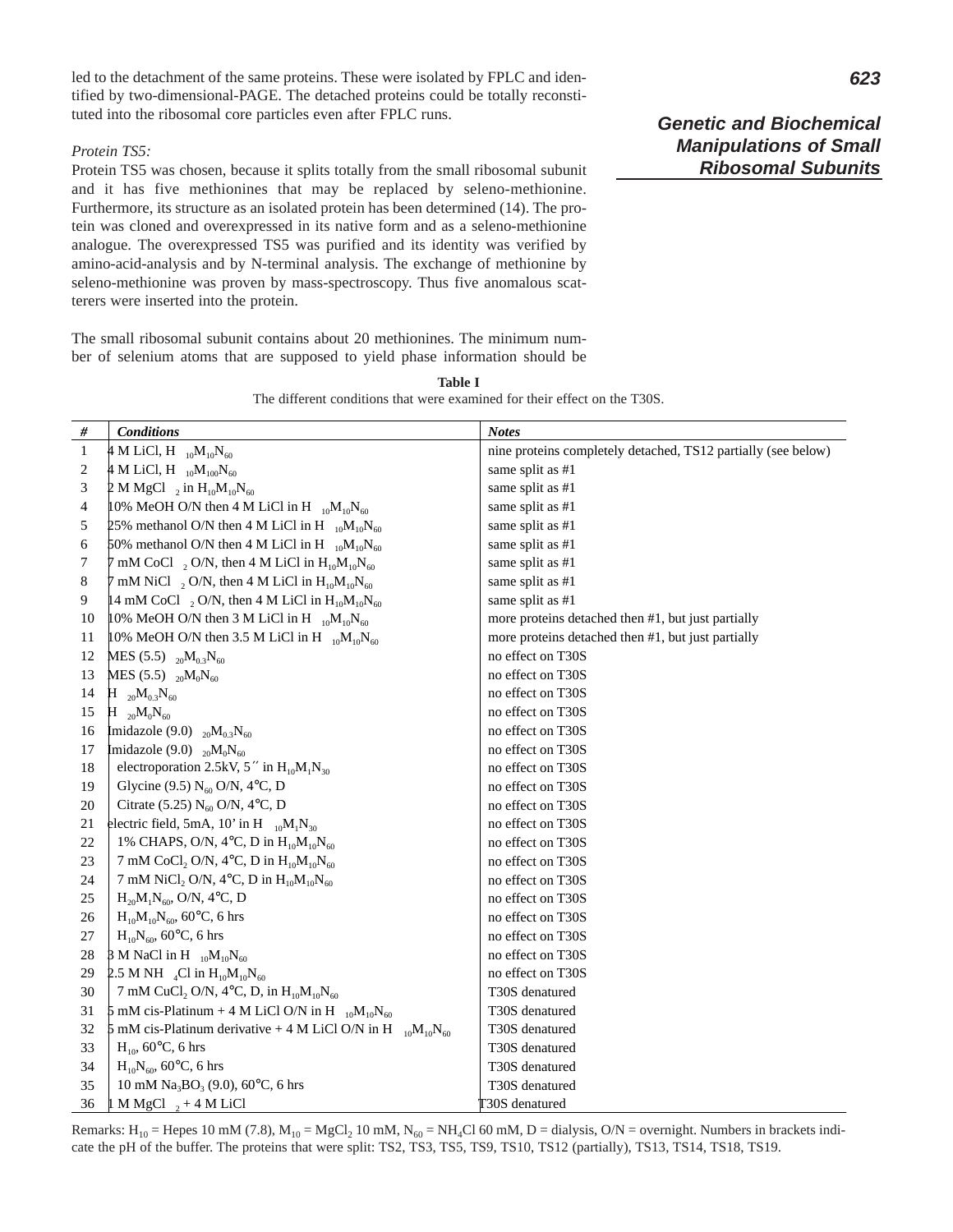around 70 per one 30S subunit. Therefore we designed procedures to insert 3-10 seleno-methionine residues on each of the proteins which were split quantitatively, by genetic engineering. An example is TS5, which was modified by the addition of two tails, one on the N-terminus (5 or 3 methionines) and one on the C-terminus (3 methionines). Based on sequence analysis of *E.coli* ribosomal proteins, it was shown that the initial methionine is normally not removed if followed by certain amino acids (i.e. lysine or arginine). The N-terminus was mutated by adding the following amino acids met-lys-met-met-met-(met-met). This sequence was chosen to ensure that even if the initial methionine is cleaved the tail should remain intact.

# *Flags and Markers*

Positioning of the ribosomal components in the electron density maps poses additional challenges as besides visual incorporation of the non-crystallographic structural information (e.g. electron microscopy, neutron scattering etc.) it requires independent crystallographic information. Obtaining this type of information is a rather complicated and time demanding approach, but it should lead to unbiased map interpretation. In a procedure which was developed by us, medium-size heavy atom markers (i.e.TAMM or a tetrairidium cluster (15)) are attached directly to selected sites on the ribosomal surface or via carriers with a high affinity for the ribosomal particles, either prior to or after crystallization. Examples for carriers are antibiotics, complementary DNA (cDNA) oligomers, tRNA molecules and factors participating in the translation process.

So far we have elucidated the sites of two specific cysteines. Labeling studies on the T30S subunit in solution showed one fully and one partially exposed -SH group belonging to proteins TS11 and TS13, respectively. These were used for covalent binding of a monofunctional reagent of the tetrairidium-cluster or of TAMM molecules prior to crystallization. The crystals obtained from the modified particles diffract to 4.5Å resolution (8) and are isomorphous with the native ones. The attachment of 1-2 equivalents of the tetrairidium cluster yielded a weak derivative, albeit a powerful marker. Thus, two prominent peaks were revealed in the electron density map using the amplitudes of the data that were collected from the tetrairidium modified crystals with the 7.2Å MIR phases of T30S (8).

The minor site, assigned as the cysteine of TS13, is located on the particle's "head" in a position similar to that assigned to S13 in *E. coli* 30S, according to immuno electron microscopy (16), modeling (17) and neutron scattering (18). The major site, assigned as cystein of TS11 is located at the central part of the particle, in a position roughly compatible with that suggested by immuno electron microscopy for protein S11 in *E. coli* 30S, as well as by modeling the ribosomal components within the envelope of cryo-EM reconstructions. However, it deviates by approximately 35Å from the position assigned to the center of mass of this protein by studies exploiting neutron scattering and contrast variation. Since the TAMM, the tetrairidium cluster and the immuno electron microscopy target the surface of the ribosomal particles, whereas the neutron scattering triangulation approximates the positions of the centers of mass of the ribosomal proteins, this deviation is tolerable.

### *Hybridization with cDNA*

It was previously shown that some regions of the rRNA are accessible to hybridization with short cDNA oligonucleotides (19-25). We synthesized over a dozen oligonucleotides complementary to specific regions of the 16S rRNA. These contained at least one 6-thio-deoxyguanosine, to which heavy atoms were bound covalently. The length of the oligomers (16-20 bases) was designed so that the expected hybrid double helix has maximum stability. Only cDNA oligomers that were found to hybridize in solution in close to stoichiometric ratios were used in this study. The TAMM-labeled-oligonucleotides were used for crystal soaking.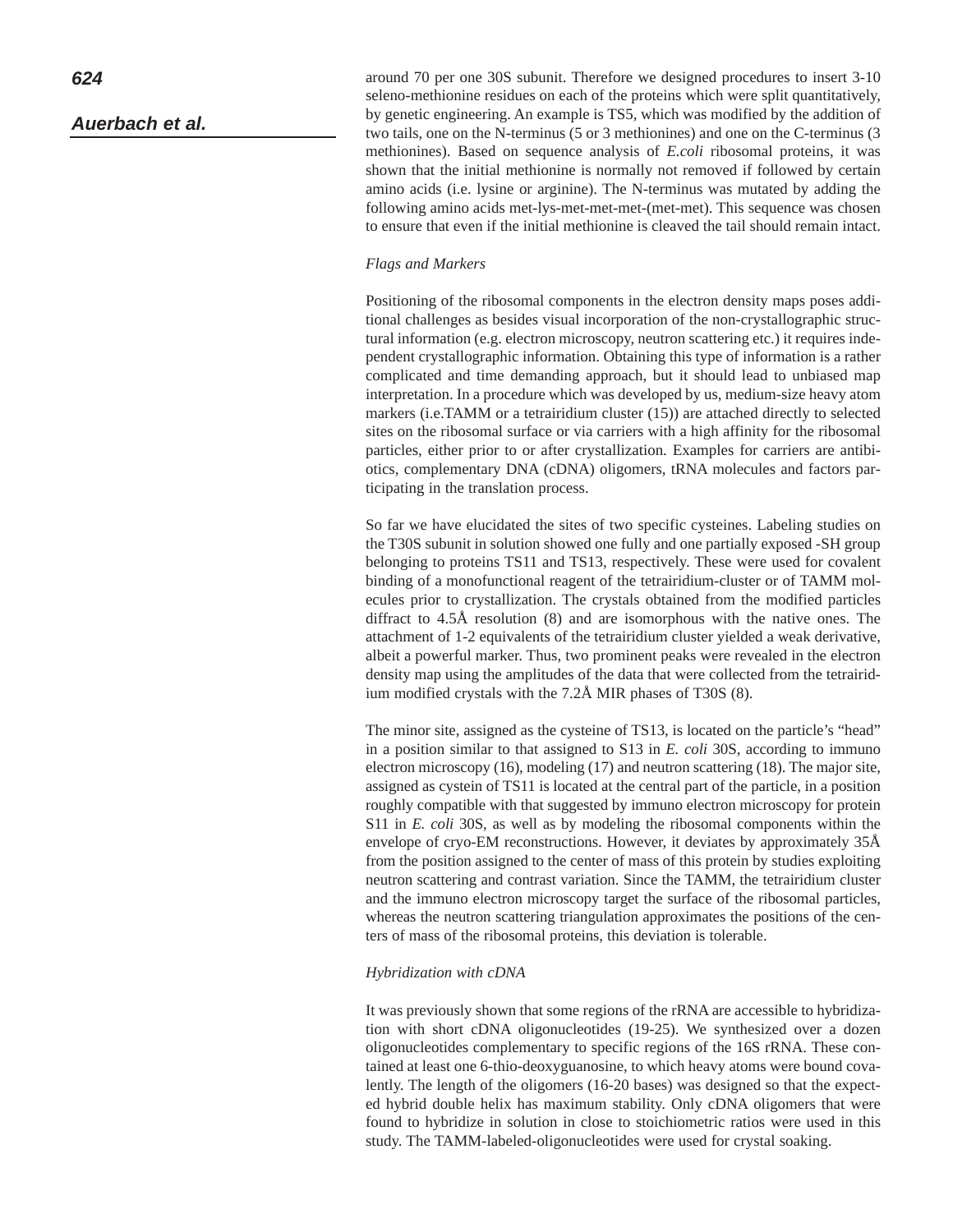Some of the non-modified, as well as the heavy atom modified oligonucleotides were found to have high affinity for their complementary sequence in the 16S rRNA. However, co-crystallization of the 30S subunits with cDNA fragments was not always successful. As hybridization is an equilibrium process, the hybrids may partially dissociate during the long time needed for crystallization. In this respect, diffusion of the cDNA fragments into the crystals was found more suitable. The latter is a rather short process that can be promptly terminated by the shock freezing needed for data collection, once it is assumed that the hybridization of the cDNA to RNA is completed. Clearly, the available volume within the crystal for the movement of the DNA fragment is rather limited. In fact, such long heavy atom carriers (up to 70Å) are not commonly used in protein crystallography. It is conceivable that the large continuous solvent regions within the crystals allow for their diffusion.

In order to check the influence of the oligonucleotide hybridization on the crystal properties, initially the non-modified oligonucleotides were diffused into native T30S crystals. It was observed that the oligonucleotides have a marked effect on the resolution of the crystals. Some of them led to a decrease in resolution, probably because they bind to regions involved in the crystal network, or because their binding induced conformational changes. Others did not alter the resolution of the crystals. Some even seemed to improve the crystal's internal order, probably by stabilizing certain flexible regions. The highest resolution was obtained when a 22mer oligonucleotide complementary to the 3′ end bases of the 16S rRNA was used for soaking. Crystals soaked in this modified oligonucleotide gave isomorphous derivatives diffracting to 3.4Å. Preliminary crystallographic analysis was performed by constructing a difference Fourier map at 7.2Å resolution. This map showed peaks, which should account for the TAMM molecules bound to the cDNA tail (Figure 2). In contrast, no data could be collected from crystals to which long DNA oligomers complementing the 16S rRNA around base 1400 were diffused, because of a marked resolution drop from 3Å to 12-15Å which was accompanied by a dramatic increase in the mosaic spread.

The derivatization by the modified DNA oligomers should be carefully performed, since not only hybridization but also additional, undesired interactions may form. Hence, special effort is being made to limit the chemical reactivity of the heavy atoms that are bound to the DNA oligomers, in order to direct them only to the desired positions.

# *Conclusions and Future Plans*

We have shown that experimental phases yielded a medium resolution electron density map for the small ribosomal subunit of *Thermus thermophilus* which exhibits the external shape of this subunit at a close to its functional conformation. This medium resolution map contains recognizable features and a significant part of it was interpreted at a level close to molecular resolution. In this studies we extended the level of map interpretation. Thus, selected locations were revealed by covalently bound heavy atom compounds or by materials that have a high affinity to accessible regions of the ribosome, to which heavy atoms had been bound.

A wealth of structural information has been extracted from the current map. Of particular interest is the high versatility in the interactions between the ribosomal components. The quality of the current map indicates that more interesting features should be revealed once higher resolution data are available. At that stage, studies of the functional-dynamic aspects of the process of protein biosynthesis may also be addressed. Thus, we may provide tools for monitoring various functions by exploiting tailor made ligands, such as heavy metal modified antibiotics or complementary DNA to exposed single strand rRNA regions. The studies reported here have been designed for achieving these goals.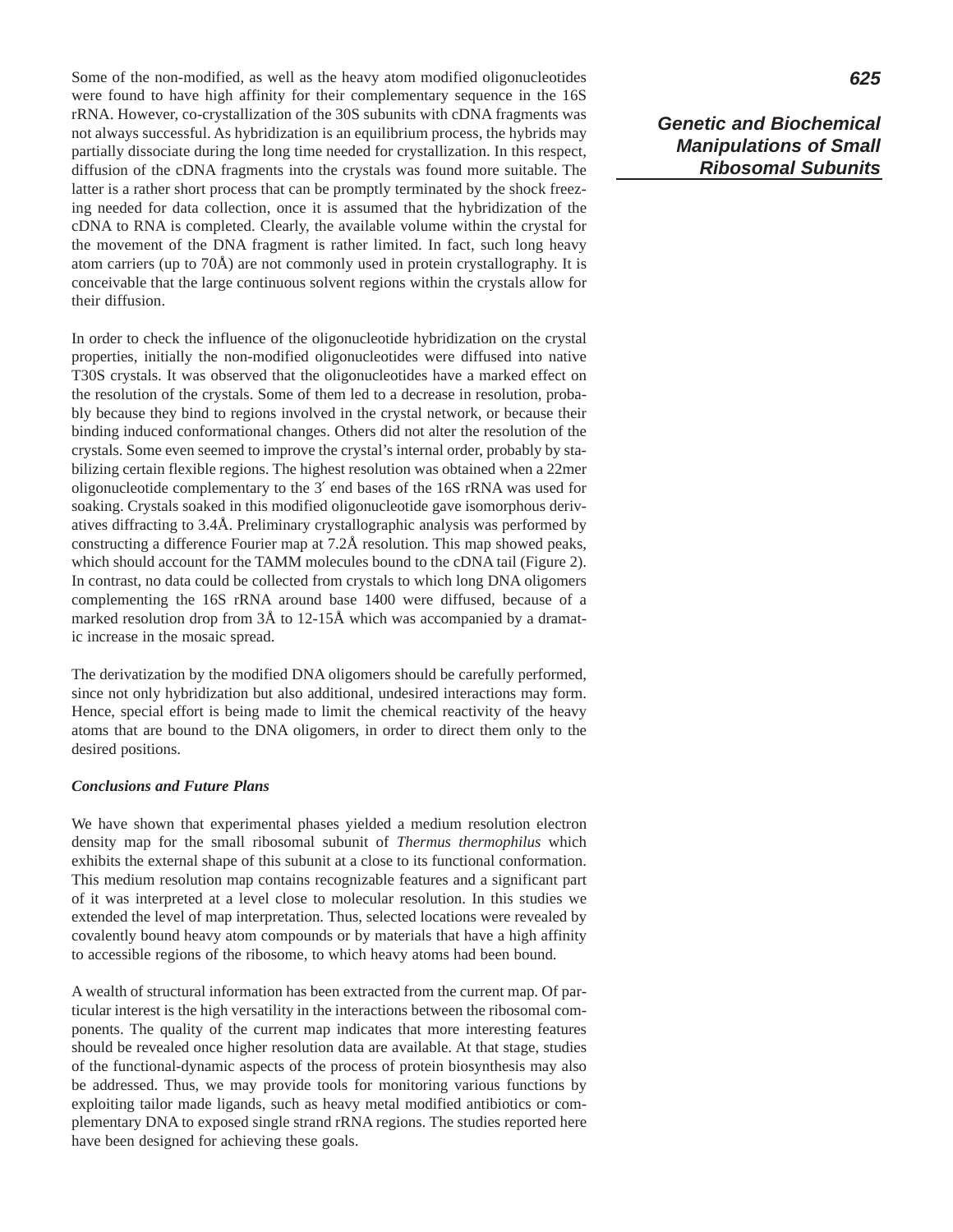**Auerbach et al.**

We also showed that the ribosomal protein TS5 can be modified to include seleno methionine. Employing this procedure to other ribosomal proteins that can be detached reversibly from the T30S particle, the number of inserted selenium atoms may be sufficient for MAD phasing of the diffraction of the entire T30S particle.

An approach for exploiting the cDNA oligomers as heavy atom carriers was designed, using compounds containing several Hg atoms bound at several positions. This can be achieved in two ways: (a) binding methyl-mercury acetate to the thiolated guanosines mentioned above; and (b) direct mercuration of the cytosine and uracil bases with mercuric acetate. For the latter we replaced the DNA thymines by uracils, since the reagent reacts almost exclusively with cytidines and uridines (8). In this procedure the oligomers were extensively mercurated, as indicated by PAGE of their 32P phosphorylated derivatives. This work is still in progress.

# *Abbreviations*

70S, 50S, 30S: the whole ribosome and its two subunits from prokaryotes, respectively. A letter prefix to the ribosomal particles or ribosomal proteins represents the bacterial source (E=*Escherichia coli*; T=*Thermus thermophilus*). The names of the ribosomal proteins are composed of a prefix showing the bacterial source, the letters L or S; showing that this protein is of the large or small subunit, and a running number; according to sequence homology to *E. coli* ribosomal proteins; MAD = multiple anomalous dispersion; MIR = multiple isomorphous replacement; PAGE = Polyacrylamid-gelelectrophoresis; SDS = sodium- dodecyl-sulfate; TAMM = tetrakis(acetoxymercuri) methane CHAPS = (3-[(3-Cholamidopropyl)dimethylammonio]-1-propane-sulfonate), ; IPTG = Isopopyl β-D-Thiogalactopyranoside, O/N = overnight

# *Acknowledgements*

Thanks are given to M. Wilchek for indispensable advice, W. Jahn, W. Preetz and M. Pope for their generous gifts of heavy atom compounds, M. Safro for active participation in phasing. We also thank the Ribosome Group at the Department of Structural Biology at the Weizmann Institute, Rehovot, as well as the Max-Planck Laboratories for ribosomal Structure in Hamburg and Berlin for collecting and processing the crystallographic data and for constructing the electron density maps. Data were collected at the EMBL and MPG beam lines at DESY; F1/CHESS, Cornell University; ID2/ESRF, Grenoble and ID19/APS/Argonne National Lab. Support was provided by the Max-Planck Society, the US National Institutes of Health (NIH GM 34360), the German Ministry for Science and Technology (BMBF 05-641EA) and the Kimmelman Center for Macromolecular Assembly at the Weizmann Institute. AY holds the Martin S. Kimmel Professorial Chair.

# *Appendix:*

- *H10M10N60:*
- 0.01 M Hepes buffer  $pH = 7.8$  (NaOH)
- 0.01 M MgCl2
- 0.06 M NH4Cl

*Lysis Buffer:*

- 10 mM Tris-HCl pH 8.0
- 5 mM EDTA
- 100 mM NaCl
- 0.5% SDS
- +75 mg Proteinase K to 10 ml

*Resuspension buffer 0.8 M NaCl:*

• 20 mM MOPS pH 7.5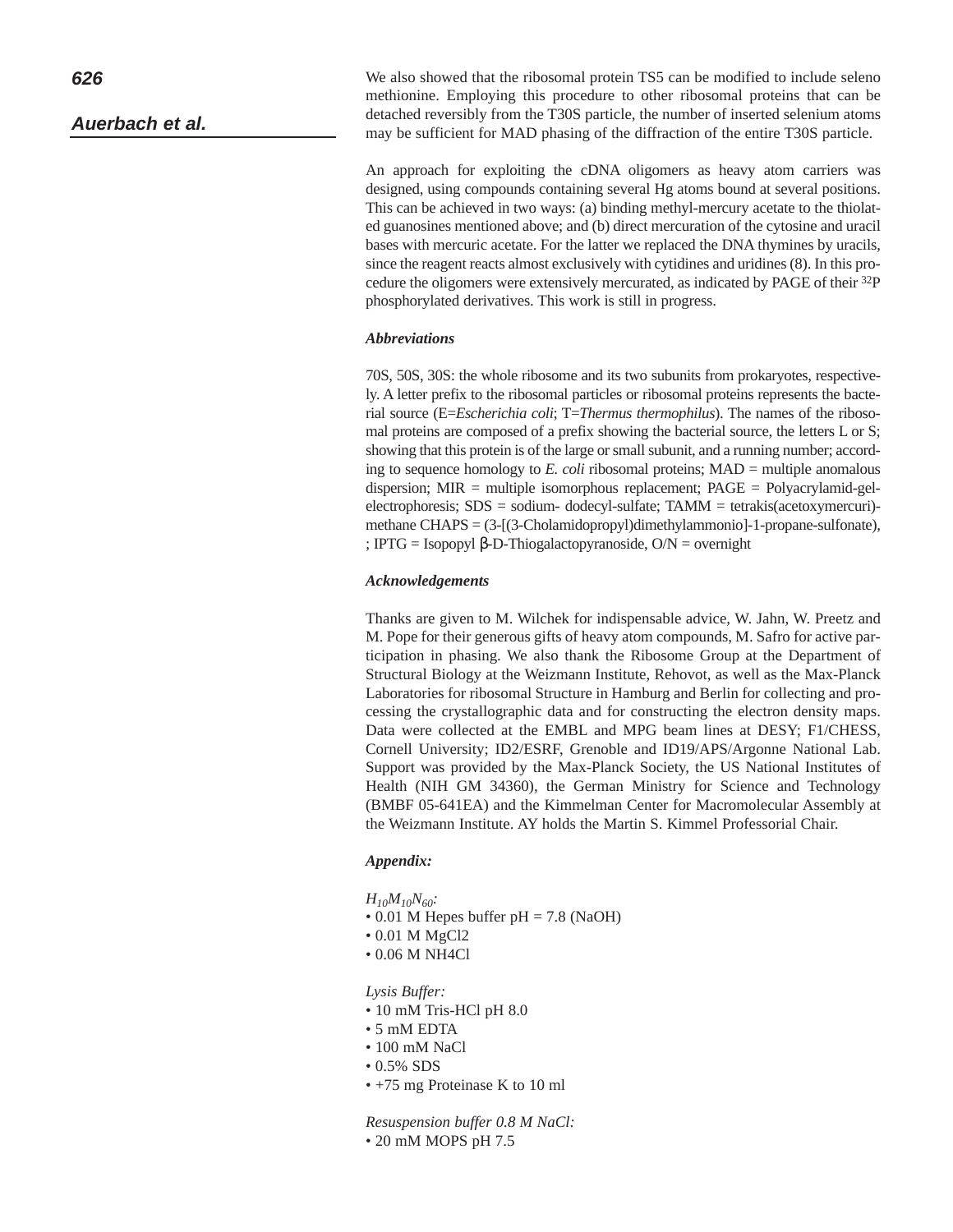- $\bullet$  100 mM NH<sub>4</sub>Cl
- $\cdot$  10 mM MgCl<sub>2</sub>
- 7 mM mercaptoethanol
- 0.1 mM benzamidine
- 0.1 mM PMSF
- 0.8 M NaCl

*Reconstitution buffer:*

- 20 mM Tris 7.5
- $\cdot$  20 mM MgCl<sub>2</sub>
- 0.2 mM EDTA
- $\bullet$  400 mM NH<sub>4</sub>Cl
- 4mM mercaptoethanol

*Dialysis buffer F (pH 7.5):*

- 20 mM MOPS
- 7 mM b-mercaptoethanol
- 0.1 mM benzamidine
- 0.1 mM PMSF
- 50 mM NaCl

The bacterial growth media are described in (28).

#### *Reference and Footnotes*

- 1. Yonath, A., Harms, J., Hansen, H.A., Bashan, A., Schluenzen, F., Levin, I., Koelln, I., Tocilj, A., Agmon, I., Peretz, M., Bartels, H., Bennett, W.S., Krumbholz, S., Janell, D., Weinstein, S., Auerbach, T., Avila, H., Piolleti, M., Morlang, S., Franceschi, F. (1998) *Acta Cryst*., *54A*, 945-955.
- 2. Harms, J., Tocilj, A., Levin, I., Agmon, I., Kölln, I., Stark, H., van Heel, M., Cuff, M., Schlünzen, F., Bashan, A., Franceschi, F. and Yonath, A., (1999) *Structure*, in the press.
- 3. Clemons, W.M. Jr., May, J.L., Wimberly, B.T., McCutcheon, J.P., Capel, M.S., Ramakrishnan,V. *Nature 1999 Aug 26;400(6747)*, 833-40.
- 4. Cate, J.H., Yusupov, M.M., Yusupova, G.Z., Earnest, T.N., Noller, H.F., *Science 1999 Sep 24*, 285(5436), 2095-104
- 5. Tocilj, A., Schluenzen, F., Hansen, H.A.S., Bashan, A., Janell, D., Gluehmann, H., Bartels, H., Harms, J., Agmon, I., Franceschi, F., Yonath, A., in the press (1999).
- 6. Schluenzen, F., Gluehmann, M., Janell, D., Levin, I., Bashan, A., Harms, J., Bartels, H., Auerbach, T., Pioletti, M., Avila, H., Anagnostopoulos, K., Hansen, H.A.S., Bennett, W.S., Agmon, I., Kessler, M., Tocilj, A., Peretz, M., Weinstein, S., Franceschi, F., Yonath, A. (1999) *J. Syn. Radiation*, in the press.
- 7. Yonath, A., Glotz, C., Gewitz, H.S., Bartels, K., von Boehlen, K., Makowski, I., Wittmann, H.G. (1988) *J. Mol. Biol. 203*, 831-833.
- 8. Weinstein,. S., Jahn, W., Glotz, C., Schlünzen, F., Levin, I., Janell, D., Harms, J., Kölln, I., Hansen, H.A.S., Glühmann, M., Bennett, W.S., Bartels, H., Bashan, A., Agmon, I., Kessler M, Pioletti M, Avila H, Anagnostopoulos K, Peretz M, Auerbach T, Franceschi, F., Yonath , A. (1999) *J. Structural Biology*, *127*, 141-151.
- 9. Kaltschmidt, E., Wittman, H.G., (1970) *Anal. Biochem*., *36*, 401-412.
- 10. Gogiya, Z.V., Yusupuv, M.M., Spirina, T.N., (1986) *Molekularnaya Biologiya, USSR, 20*, 519-526.
- 11. Ohno-Iwashita, Y., Oshima, T., Imahori, K., (1975) *Arch. Biochem. Biophys. 171*, 490-499.
- 12. Tsiboli, P., Herfurth, E., Choli, T., (1994) *Eur. J. Biochem*., *226*, 169-177.
- 13. Budisa, N., Steipe, B., Demange, P., Eckerskorn, C., Kellermann, J., Huber, R., (1995) *Eur. J. Biochem. 230(2)*,788-96.
- 14. Ramakrishnan, V., White, S.V., (1992) *Nature*, *358*,768-771.
- 15. Jahn, W., (1989) *Z. Naturforsch*. *44b*, 79-82.
- 16. Stöffler, G., Stöffler-Meilicke, M. (1986) *"Structure, Function and Genetics of Ribosomes"* (B. Hardesty and G. Kramer Eds.) Springer Verlag, Heidelberg and NY. pp.28-46.
- 17. Mueller, F., Brimacombe, R., (1997) *J. Mol. Biol*. *271*,524-544.
- 18. Capel, M.S., Kjeldgaard, M., Engelman, D.M., Moore, P.B., (1988) *J. Mol. Biol*., *200*,65-87.
- 19. Tapprich, W.E., Hill, W.E., (1986) *Proc. Nat. Acad. Sci., USA*, *83*,556-60.
- 20. Oakes, M.I., Clark, M.W., Henderson, E. and Lake, J.A., (1986) *Proc. Nat. Acad. Sci. USA 83(2)*, 275-279.
- 21. Hill, W.E., Camp, D.G., Tapprich, W.E., Tassanakajohn, A., (1988) *Methods in Enzymol*. *164*, 401-419.
- 22. Ricker, R.D., Kaji, A., (1991), *Nucl. Acid Res. 19*, 6573-6578.
- 23. Weller, J.W., Hill, W.E., (1992) *Biochemistry 31*, 2748-2757.